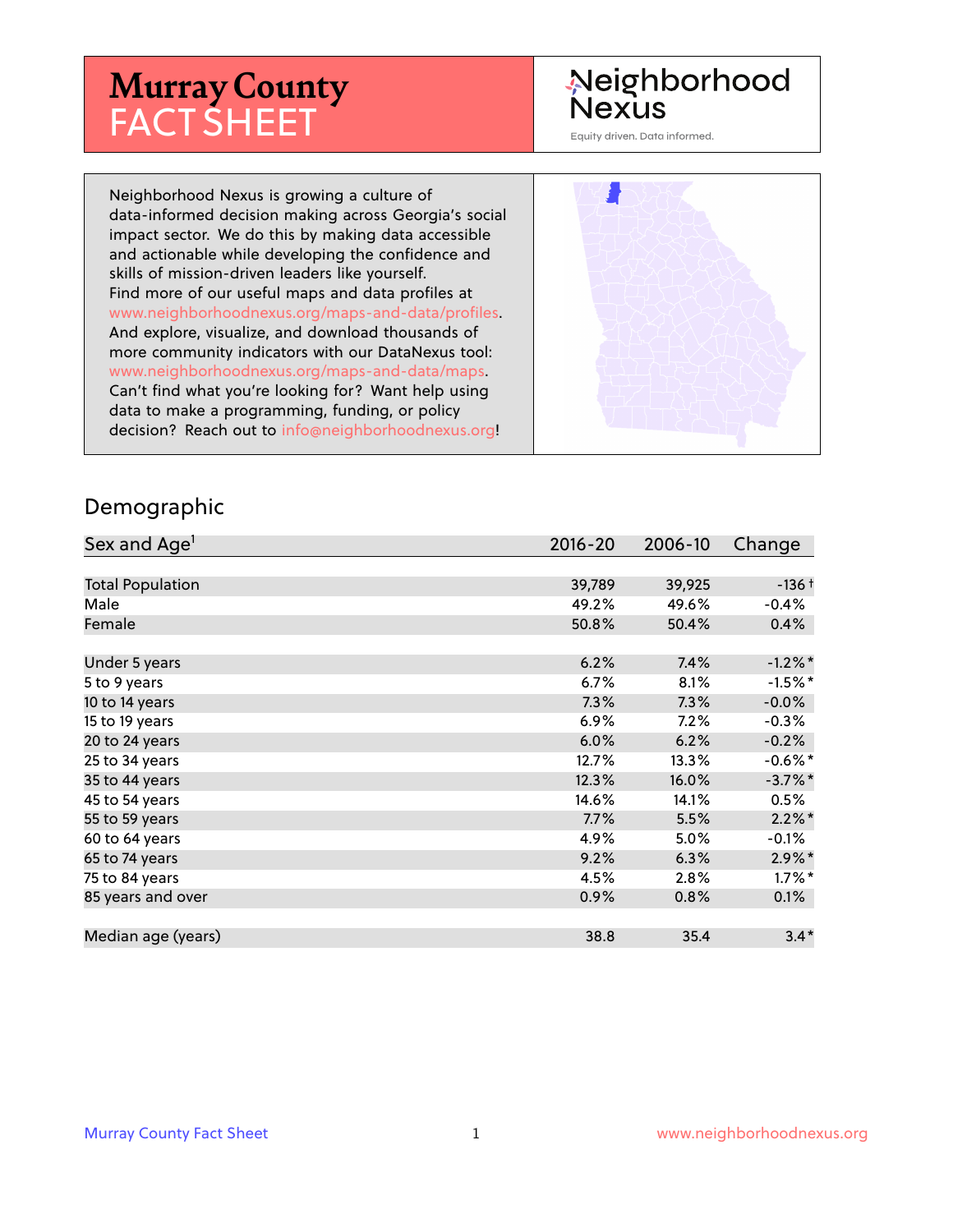### Demographic, continued...

| Race <sup>2</sup>                                            | $2016 - 20$ | 2006-10 | Change     |
|--------------------------------------------------------------|-------------|---------|------------|
| <b>Total population</b>                                      | 39,789      | 39,925  | $-136+$    |
| One race                                                     | 97.9%       | 98.8%   | $-0.9%$ *  |
| White                                                        | 96.0%       | 93.3%   | $2.7\%$ *  |
| <b>Black or African American</b>                             | 0.9%        | 0.7%    | 0.2%       |
| American Indian and Alaska Native                            | 0.2%        | 0.4%    | $-0.2%$    |
| Asian                                                        | 0.4%        | 0.3%    | 0.1%       |
| Native Hawaiian and Other Pacific Islander                   | 0.0%        | 0.0%    | $-0.0%$    |
| Some other race                                              | 0.5%        | 4.0%    | $-3.6\%$ * |
| Two or more races                                            | 2.1%        | 1.2%    | $0.9\%$ *  |
| Race alone or in combination with other race(s) <sup>3</sup> | $2016 - 20$ | 2006-10 | Change     |
| Total population                                             | 39,789      | 39,925  | $-136+$    |
| White                                                        | 98.1%       | 94.4%   | $3.6\%$ *  |
| <b>Black or African American</b>                             | 1.3%        | 1.2%    | 0.2%       |
| American Indian and Alaska Native                            | 0.8%        | 0.7%    | 0.1%       |
| Asian                                                        | 0.5%        | 0.5%    | 0.1%       |
| Native Hawaiian and Other Pacific Islander                   | 0.0%        | 0.2%    | $-0.2%$    |
| Some other race                                              | 1.4%        | 4.4%    | $-3.0\%$ * |
| Hispanic or Latino and Race <sup>4</sup>                     | $2016 - 20$ | 2006-10 | Change     |
| Total population                                             | 39,789      | 39,925  | $-136+$    |
| Hispanic or Latino (of any race)                             | 15.2%       | 12.6%   | $2.6%$ †   |
| Not Hispanic or Latino                                       | 84.8%       | 87.4%   | $-2.6%$ †  |
| White alone                                                  | 81.7%       | 85.2%   | $-3.5%$ *  |
| Black or African American alone                              | 0.9%        | 0.6%    | 0.2%       |
| American Indian and Alaska Native alone                      | 0.1%        | 0.4%    | $-0.3\%$ * |
| Asian alone                                                  | 0.4%        | 0.3%    | 0.1%       |
| Native Hawaiian and Other Pacific Islander alone             | 0.0%        | 0.0%    | $-0.0%$    |
| Some other race alone                                        | 0.2%        | 0.0%    | $0.1\%$ *  |
| Two or more races                                            | 1.6%        | 0.8%    | $0.8\%$ *  |
| U.S. Citizenship Status <sup>5</sup>                         | $2016 - 20$ | 2006-10 | Change     |
| Foreign-born population                                      | 2,827       | 3,243   | $-416*$    |
| Naturalized U.S. citizen                                     | 26.4%       | 31.9%   | $-5.5%$    |
| Not a U.S. citizen                                           | 73.6%       | 68.1%   | 5.5%       |
| Citizen, Voting Age Population <sup>6</sup>                  | $2016 - 20$ | 2006-10 | Change     |
|                                                              |             |         |            |
| Citizen, 18 and over population                              | 27,998      | 27,046  | 952*       |
| Male                                                         | 48.3%       | 48.8%   | $-0.5%$    |
| Female                                                       | 51.7%       | 51.2%   | 0.5%       |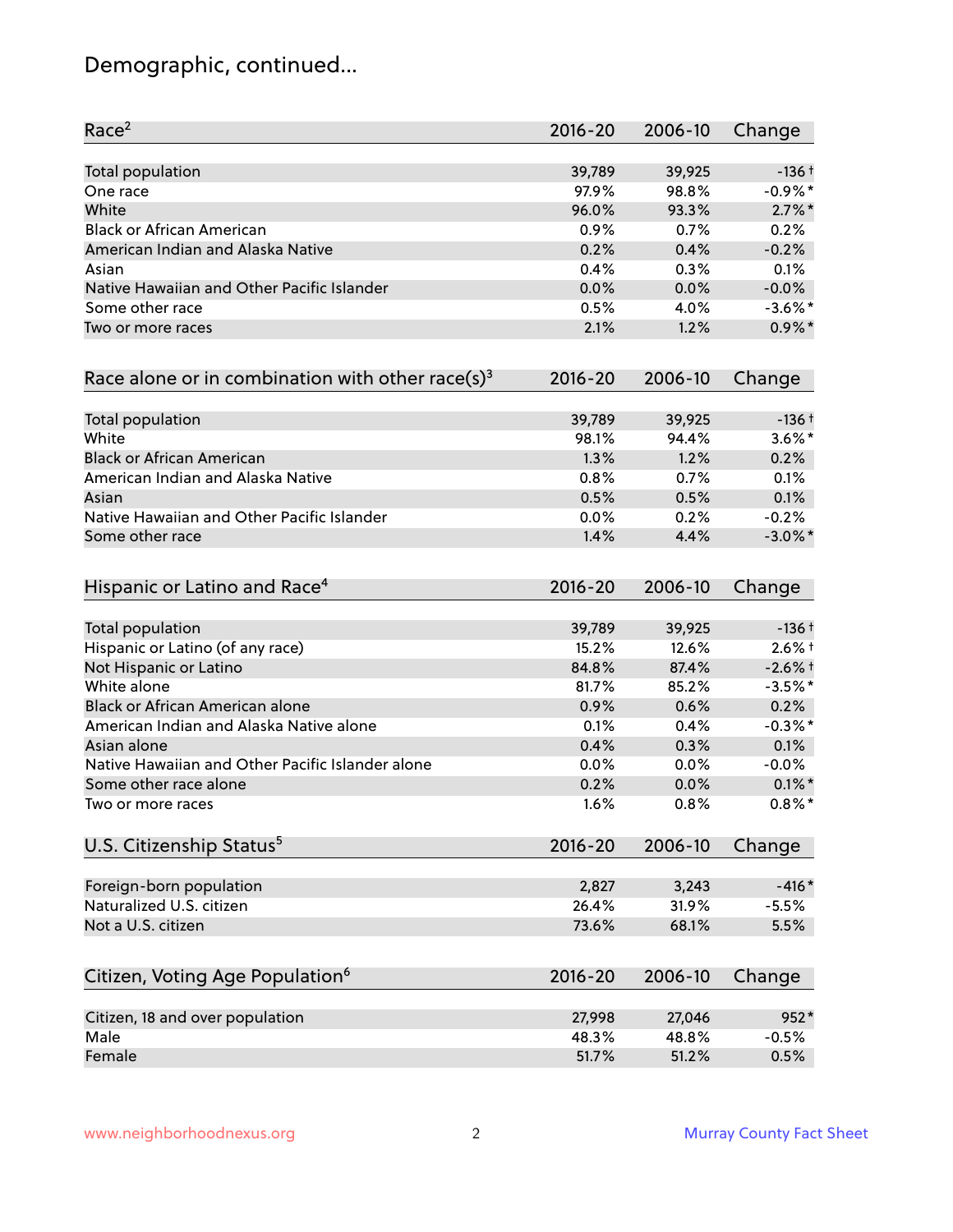#### Economic

| Income <sup>7</sup>                                 | $2016 - 20$ | 2006-10 | Change     |
|-----------------------------------------------------|-------------|---------|------------|
|                                                     |             |         |            |
| All households                                      | 14,520      | 14,248  | 272        |
| Less than \$10,000                                  | 4.9%        | 9.1%    | $-4.2%$    |
| \$10,000 to \$14,999                                | 6.2%        | 8.7%    | $-2.5%$ *  |
| \$15,000 to \$24,999                                | 9.7%        | 13.6%   | $-3.9%$ *  |
| \$25,000 to \$34,999                                | 13.7%       | 14.8%   | $-1.1%$    |
| \$35,000 to \$49,999                                | 14.6%       | 16.8%   | $-2.3%$    |
| \$50,000 to \$74,999                                | 20.8%       | 20.5%   | 0.3%       |
| \$75,000 to \$99,999                                | 14.8%       | 9.3%    | $5.4\%$ *  |
| \$100,000 to \$149,999                              | 9.9%        | 5.6%    | 4.4%*      |
| \$150,000 to \$199,999                              | 2.5%        | 0.9%    | $1.5\%$ *  |
| \$200,000 or more                                   | 3.0%        | 0.7%    | $2.3\%$ *  |
| Median household income (dollars)                   | 51,133      | 38,226  | 12,907*    |
| Mean household income (dollars)                     | 63,884      | 46,349  | 17,535*    |
| With earnings                                       | 77.1%       | 79.4%   | $-2.4%$    |
| Mean earnings (dollars)                             | 68,270      | 47,464  | 20,805*    |
| <b>With Social Security</b>                         | 32.0%       | 31.2%   | 0.8%       |
| Mean Social Security income (dollars)               | 18,038      | 13,070  | 4,969*     |
| With retirement income                              | 12.3%       | 10.4%   | 1.9%       |
| Mean retirement income (dollars)                    | 20,132      | 16,647  | 3,486      |
| With Supplemental Security Income                   | 7.5%        | 4.5%    | $3.0\%$ *  |
| Mean Supplemental Security Income (dollars)         | 11,701      | 9,119   | 2,582      |
| With cash public assistance income                  | 2.0%        | 3.4%    | $-1.4%$    |
| Mean cash public assistance income (dollars)        | 2,980       | 6,396   | $-3,416$   |
| With Food Stamp/SNAP benefits in the past 12 months | 13.4%       | 10.7%   | $2.7\%$ *  |
|                                                     |             |         |            |
| Families                                            | 10,939      | 10,326  | $613*$     |
| Less than \$10,000                                  | 4.0%        | 6.6%    | $-2.6\%$ * |
| \$10,000 to \$14,999                                | 3.6%        | 4.2%    | $-0.6%$    |
| \$15,000 to \$24,999                                | 6.2%        | 12.2%   | $-6.0\%$ * |
| \$25,000 to \$34,999                                | 13.1%       | 14.8%   | $-1.7%$    |
| \$35,000 to \$49,999                                | 15.5%       | 17.5%   | $-2.0%$    |
| \$50,000 to \$74,999                                | 22.8%       | 24.5%   | $-1.7%$    |
| \$75,000 to \$99,999                                | 16.6%       | 11.6%   | $5.1\%$ *  |
| \$100,000 to \$149,999                              | 11.1%       | 6.4%    | 4.7%*      |
| \$150,000 to \$199,999                              | 3.4%        | 1.3%    | $2.2\%$ *  |
| \$200,000 or more                                   | 3.6%        | 0.8%    | $2.8\%$ *  |
| Median family income (dollars)                      | 57,577      | 45,420  | $12,157*$  |
| Mean family income (dollars)                        | 69,733      | 52,136  | 17,597*    |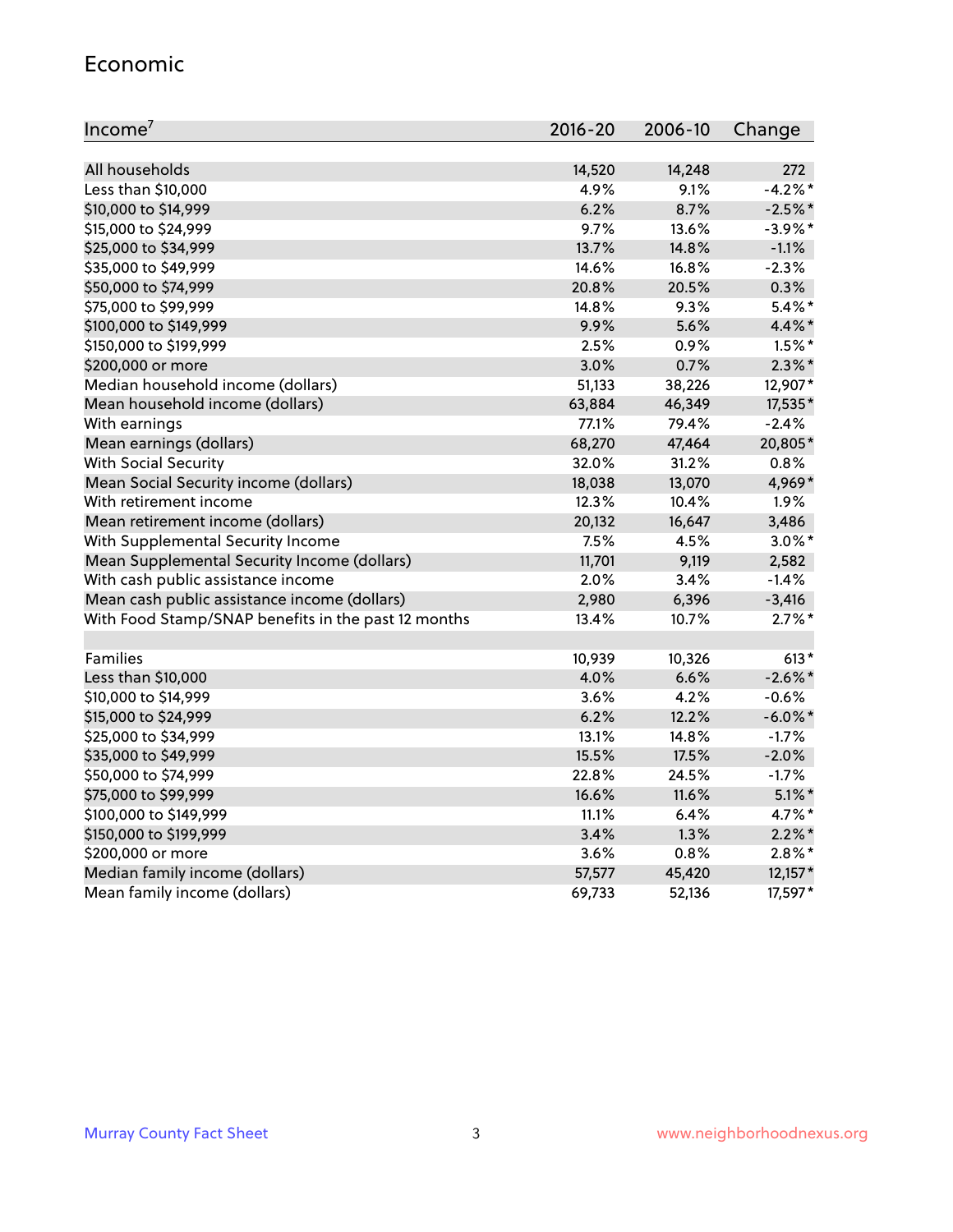#### Economic, continued...

| Income, continued <sup>8</sup>                                        | $2016 - 20$ | 2006-10 | Change     |
|-----------------------------------------------------------------------|-------------|---------|------------|
|                                                                       |             |         |            |
| Nonfamily households                                                  | 3,581       | 3,922   | $-341$     |
| Median nonfamily income (dollars)                                     | 26,102      | 20,709  | 5,393*     |
| Mean nonfamily income (dollars)                                       | 40,494      | 28,444  | 12,049*    |
| Median earnings for workers (dollars)                                 | 31,020      | 26,350  | 4,670*     |
| Median earnings for male full-time, year-round workers<br>(dollars)   | 43,277      | 33,543  | $9,734*$   |
| Median earnings for female full-time, year-round workers<br>(dollars) | 31,083      | 27,797  | 3,286*     |
| Per capita income (dollars)                                           | 23,208      | 16,925  | $6,283*$   |
| Families and People Below Poverty Level <sup>9</sup>                  | $2016 - 20$ | 2006-10 | Change     |
|                                                                       |             |         |            |
| <b>All families</b>                                                   | 11.8%       | 14.3%   | $-2.5%$    |
| With related children under 18 years                                  | 18.6%       | 20.8%   | $-2.2%$    |
| With related children under 5 years only                              | 17.5%       | 17.5%   | $-0.0%$    |
| Married couple families                                               | 7.6%        | 11.5%   | $-3.9\%$ * |
| With related children under 18 years                                  | 11.6%       | 17.6%   | $-6.0%$    |
| With related children under 5 years only                              | 6.3%        | 14.5%   | $-8.3%$    |
| Families with female householder, no husband present                  | 31.8%       | 27.4%   | 4.4%       |
| With related children under 18 years                                  | 44.1%       | 35.9%   | 8.1%       |
| With related children under 5 years only                              | 46.9%       | 36.5%   | 10.5%      |
| All people                                                            | 16.0%       | 17.1%   | $-1.0%$    |
| Under 18 years                                                        | 27.6%       | 23.1%   | 4.4%       |
| Related children under 18 years                                       | 26.5%       | 22.5%   | 4.0%       |
| Related children under 5 years                                        | 27.2%       | 26.3%   | 0.9%       |
| Related children 5 to 17 years                                        | 26.2%       | 21.0%   | 5.2%       |
| 18 years and over                                                     | 12.4%       | 14.9%   | $-2.5%$ *  |
| 18 to 64 years                                                        | 13.2%       | 15.2%   | $-2.0%$    |
| 65 years and over                                                     | 8.9%        | 12.9%   | $-4.0%$    |
| People in families                                                    | 14.5%       | 15.2%   | $-0.7%$    |
| Unrelated individuals 15 years and over                               | 25.6%       | 29.5%   | $-3.9%$    |
|                                                                       |             |         |            |
| Non-Hispanic white people                                             | 15.3%       | 14.2%   | 1.1%       |
| Black or African-American people                                      | 8.9%        | 3.8%    | 5.1%       |
| Asian people                                                          | $0.0\%$     | 8.7%    | $-8.7%$    |
| Hispanic or Latino people                                             | 19.6%       | 37.1%   | $-17.5%$   |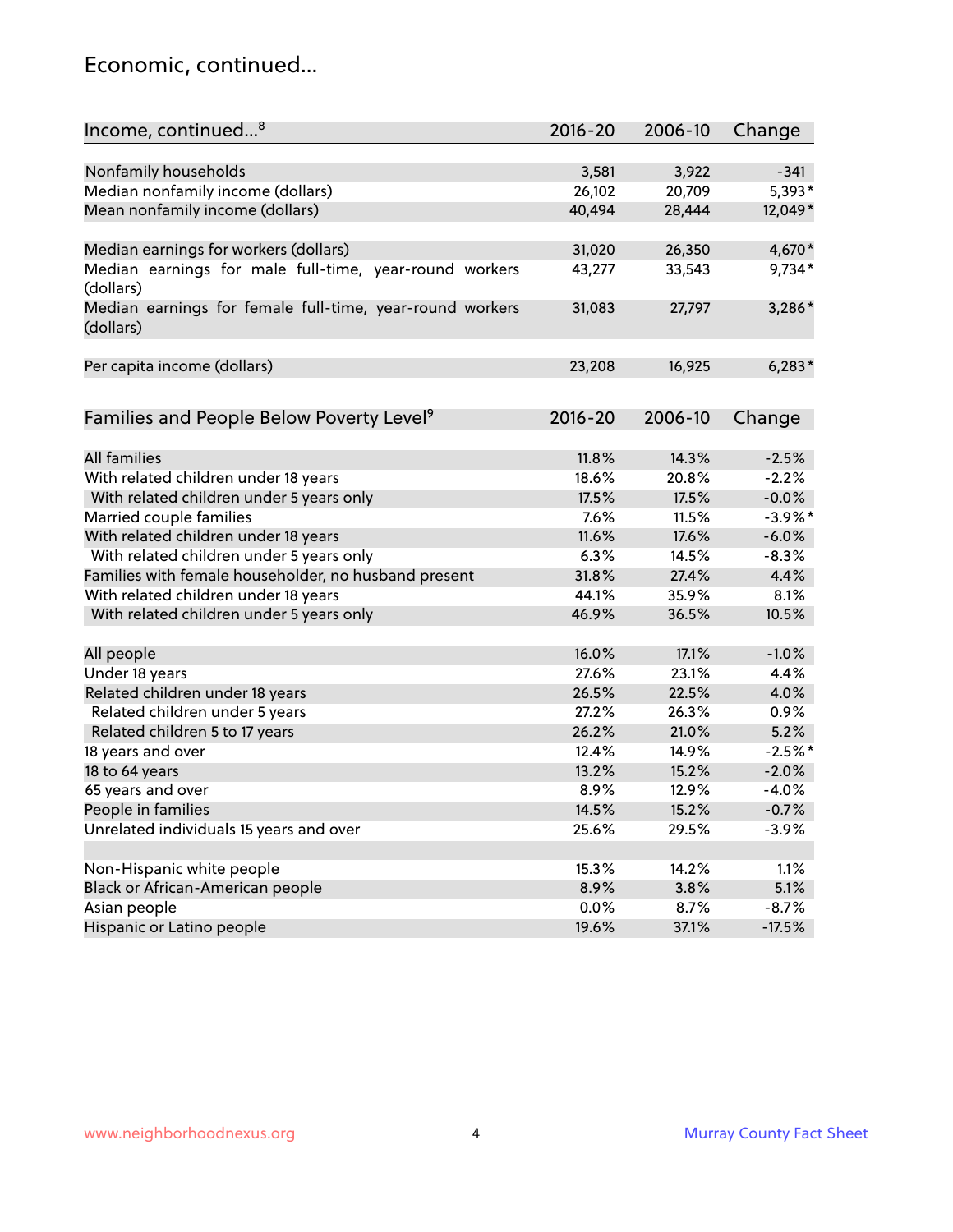### Employment

| Employment Status <sup>10</sup>                                                               | 2010        | 2020    | Change     |
|-----------------------------------------------------------------------------------------------|-------------|---------|------------|
| In Labor Force                                                                                | 15,350      | 17,181  | 17,181     |
| Unemployment Rate                                                                             | 7.6%        | 13.8%   | $-6.2%$    |
| Industry <sup>11</sup>                                                                        | $2016 - 20$ | 2006-10 | Change     |
|                                                                                               |             |         |            |
| Civilian employed population 16 years and over                                                | 17,817      | 16,406  | $1,411*$   |
| Agriculture, forestry, fishing and hunting, and mining                                        | 1.8%        | 2.3%    | $-0.5%$    |
| Construction                                                                                  | 5.2%        | 6.7%    | $-1.5%$    |
| Manufacturing                                                                                 | 37.3%       | 39.9%   | $-2.5%$    |
| Wholesale trade                                                                               | 2.5%        | 1.9%    | 0.6%       |
| Retail trade                                                                                  | 11.6%       | 11.0%   | 0.6%       |
| Transportation and warehousing, and utilities                                                 | 5.9%        | 6.2%    | $-0.3%$    |
| Information                                                                                   | 0.8%        | 1.4%    | $-0.5%$    |
| Finance and insurance, and real estate and rental and leasing                                 | 2.3%        | 3.7%    | $-1.4%$    |
| Professional, scientific, and management, and administrative<br>and waste management services | 7.1%        | 4.4%    | $2.7\%$ *  |
| Educational services, and health care and social assistance                                   | 13.1%       | 12.5%   | 0.5%       |
| Arts, entertainment, and recreation, and accommodation and<br>food services                   | 5.6%        | 3.6%    | $2.0\%$ *  |
| Other services, except public administration                                                  | 3.7%        | 3.9%    | $-0.1%$    |
| <b>Public administration</b>                                                                  | 2.9%        | 2.5%    | 0.4%       |
| Occupation <sup>12</sup>                                                                      | $2016 - 20$ | 2006-10 | Change     |
|                                                                                               |             |         |            |
| Civilian employed population 16 years and over                                                | 17,817      | 16,406  | $1,411*$   |
| Management, business, science, and arts occupations                                           | 19.3%       | 18.7%   | 0.6%       |
| Service occupations                                                                           | 15.2%       | 11.2%   | 4.0%*      |
| Sales and office occupations                                                                  | 23.5%       | 19.7%   | $3.8\%$ *  |
| Natural<br>resources,<br>construction,<br>and<br>maintenance<br>occupations                   | 10.8%       | 14.5%   | $-3.7%$ *  |
| Production, transportation, and material moving occupations                                   | 31.2%       | 35.9%   | $-4.6\%$ * |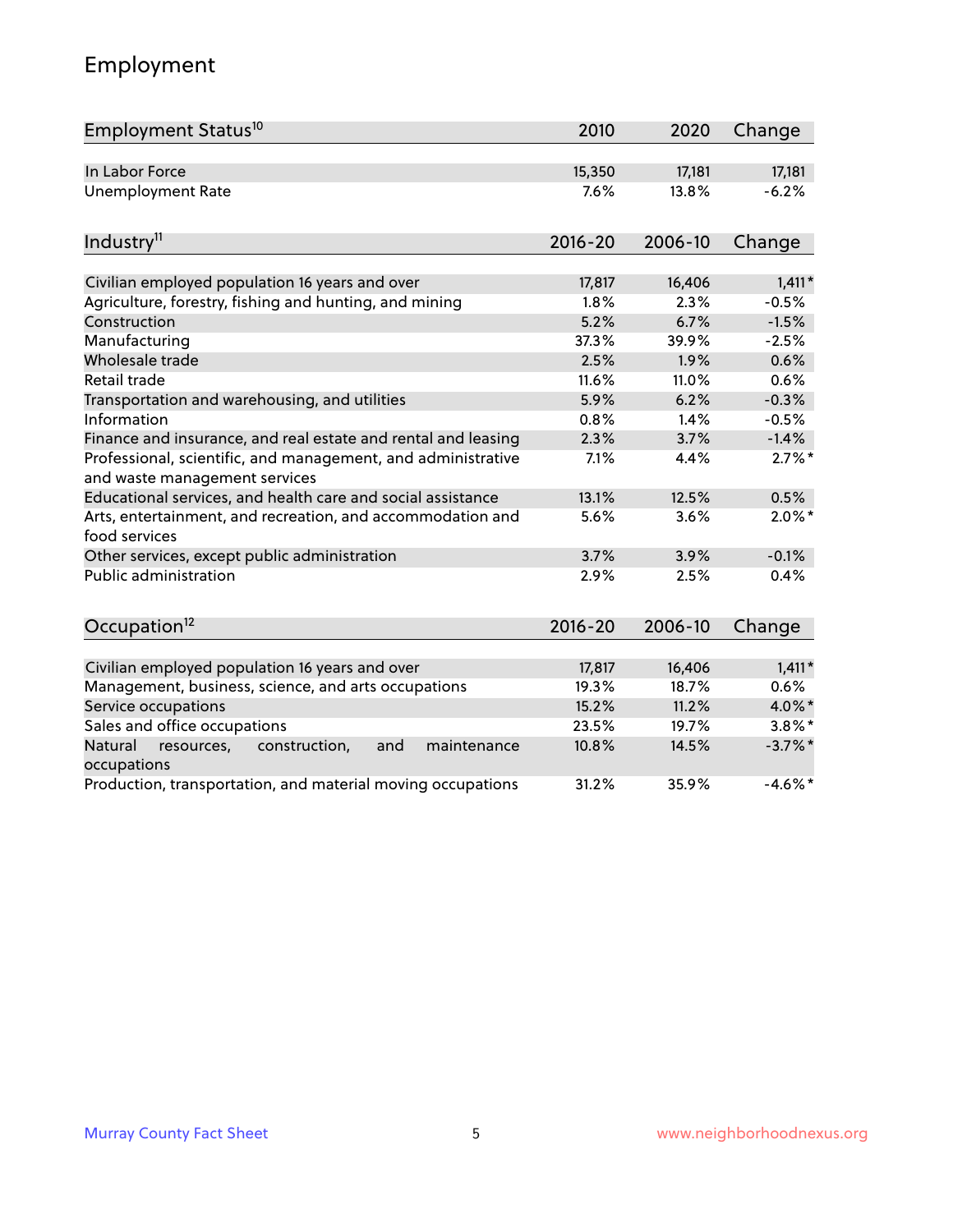### Employment, continued...

| Class of Worker <sup>13</sup>                                              | $2016 - 20$ | 2006-10 | Change     |
|----------------------------------------------------------------------------|-------------|---------|------------|
| Civilian employed population 16 years and over                             | 17,817      | 16,406  | $1,411*$   |
| Private wage and salary workers                                            | 87.1%       | 83.2%   | $3.9\%$ *  |
| Government workers                                                         | 10.4%       | 10.7%   | $-0.3%$    |
| Self-employed in own not incorporated business workers                     | 2.5%        | 5.8%    | $-3.4\%$ * |
| <b>Unpaid family workers</b>                                               | 0.1%        | 0.3%    | $-0.2%$    |
| Job Flows <sup>14</sup>                                                    | 2019        | 2010    | Change     |
|                                                                            |             |         |            |
| Total Jobs in county                                                       | 8,410       | 9,649   | $-1,239$   |
| Held by residents of county                                                | 42.0%       | 39.8%   | 2.1%       |
| Held by non-residents of county                                            | 58.0%       | 60.2%   | $-2.1%$    |
| Jobs by Industry Sector <sup>15</sup>                                      | 2019        | 2010    | Change     |
|                                                                            | 8,410       | 9,649   | $-1,239$   |
| Total Jobs in county<br><b>Goods Producing sectors</b>                     | 42.9%       | 46.6%   | $-3.7%$    |
|                                                                            | 18.7%       | 18.0%   | 0.7%       |
| Trade, Transportation, and Utilities sectors<br>All Other Services sectors |             |         |            |
|                                                                            | 38.4%       | 35.4%   | 3.1%       |
| Total Jobs in county held by county residents                              | 3,528       | 3,845   | $-317$     |
| <b>Goods Producing sectors</b>                                             | 37.7%       | 35.2%   | 2.5%       |
| Trade, Transportation, and Utilities sectors                               | 14.8%       | 12.0%   | 2.8%       |
| All Other Services sectors                                                 | 47.5%       | 52.8%   | $-5.3%$    |
| Jobs by Earnings <sup>16</sup>                                             | 2019        | 2010    | Change     |
|                                                                            |             |         |            |
| Total Jobs in county                                                       | 8,410       | 9,649   | $-1,239$   |
| Jobs with earnings \$1250/month or less                                    | 20.8%       | 19.3%   | 1.5%       |
| Jobs with earnings \$1251/month to \$3333/month                            | 46.4%       | 55.4%   | $-9.0%$    |
| Jobs with earnings greater than \$3333/month                               | 32.9%       | 25.3%   | 7.5%       |
| Total Jobs in county held by county residents                              | 3,528       | 3,845   | $-317$     |
| Jobs with earnings \$1250/month or less                                    | 23.5%       | 24.9%   | $-1.3%$    |
| Jobs with earnings \$1251/month to \$3333/month                            | 48.0%       | 52.6%   | $-4.7\%$   |
| Jobs with earnings greater than \$3333/month                               | 28.5%       | 22.5%   | 6.0%       |
|                                                                            |             |         |            |
| Jobs by Age of Worker <sup>17</sup>                                        | 2019        | 2010    | Change     |
| Total Jobs in county                                                       | 8,410       | 9,649   | $-1,239$   |
| Jobs with workers age 29 or younger                                        | 20.0%       | 17.9%   | 2.1%       |
| Jobs with workers age 30 to 54                                             | 55.9%       | 62.7%   | $-6.8%$    |
| Jobs with workers age 55 or older                                          | 24.2%       | 19.5%   | 4.7%       |
|                                                                            |             |         |            |
| Total Jobs in county held by county residents                              | 3,528       | 3,845   | $-317$     |
| Jobs with workers age 29 or younger                                        | 20.0%       | 17.3%   | 2.7%       |
| Jobs with workers age 30 to 54                                             | 56.1%       | 61.9%   | $-5.8%$    |
| Jobs with workers age 55 or older                                          | 23.9%       | 20.8%   | 3.0%       |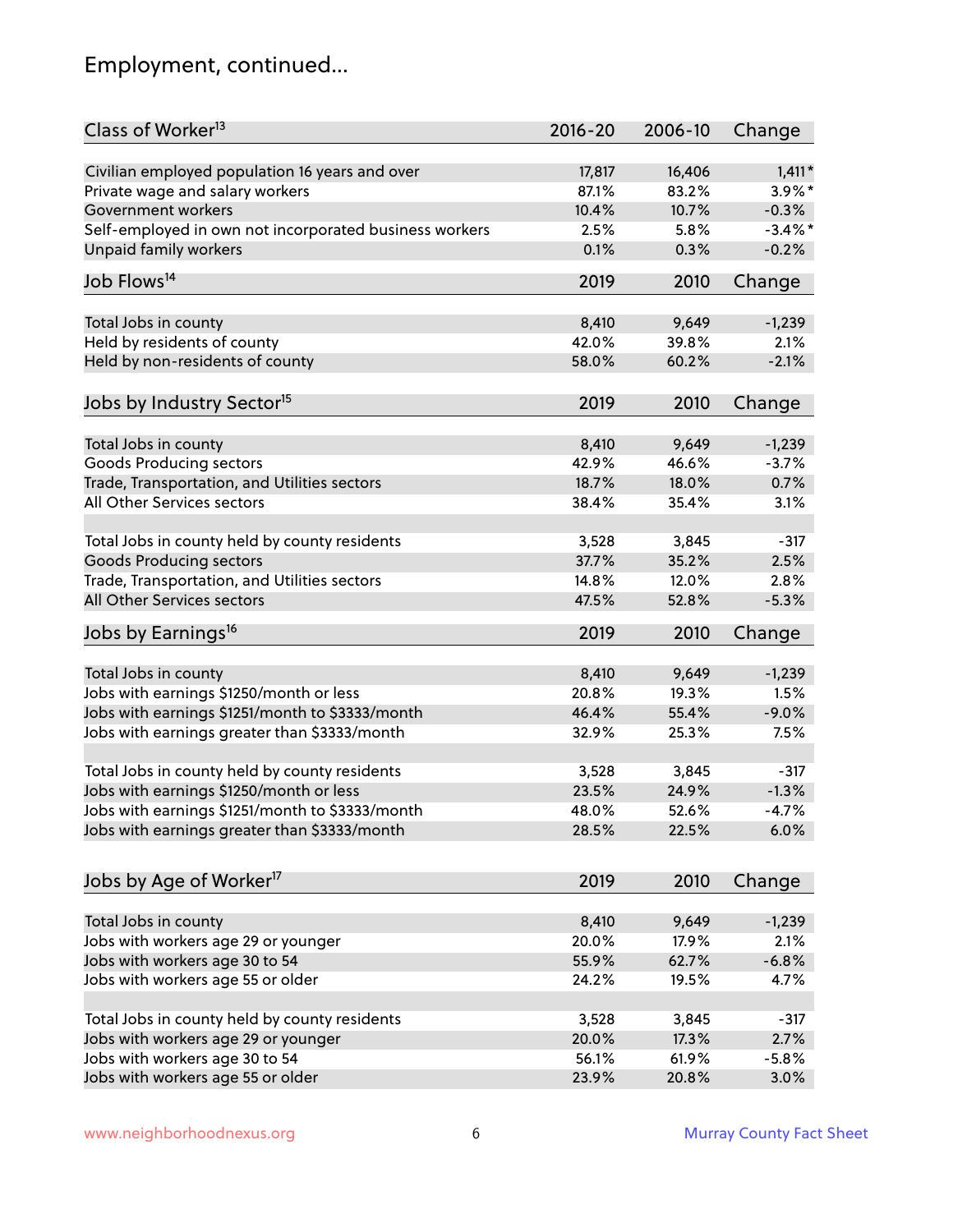#### Education

| Early Learning <sup>18</sup>                        |             |         | 2022       |
|-----------------------------------------------------|-------------|---------|------------|
| Licensed Capacity of Early Learning Centers         |             |         | 380        |
| Licenced capacity per 1,000 children ages 0-4       |             |         | 153.5      |
| School Enrollment <sup>19</sup>                     | 2022        | 2010    | Change     |
|                                                     |             |         |            |
| <b>Enrolled in Public School</b>                    | 6,874       | 7,718   | $-844$     |
| White                                               | 71.8%       | 76.8%   | $-5.1%$    |
| <b>Black or African-American</b>                    | 0.6%        | 0.0%    | 0.6%       |
| Asian                                               | 0.4%        | 0.0%    | 0.4%       |
| Native American                                     | 0.2%        | 0.6%    | $-0.3%$    |
| Pacific Islander                                    | 0.1%        | 0.0%    | 0.0%       |
| <b>Biracial or Multi-Racial</b>                     | 1.1%        | 1.9%    | $-0.8%$    |
| Hispanic or Latino                                  | 25.9%       | 19.6%   | 6.2%       |
| Georgia Milestones: 3rd Grade Reading <sup>20</sup> |             |         | 2019       |
|                                                     |             |         |            |
| <b>Number of Students Tested</b>                    |             |         | 511        |
| Proficient or Distinguished                         |             |         | 33.7%      |
| Georgia Milestones: 8th Grade Math <sup>21</sup>    |             |         | 2019       |
| <b>Number of Students Tested</b>                    |             |         | 579        |
| Proficient or Distinguished                         |             |         | 40.6%      |
|                                                     |             |         |            |
| Graduation Rates <sup>22</sup>                      | 2021        | 2012    | Change     |
| Cohort                                              | 447         | 500     | $-53$      |
| <b>High School Graduation Rate</b>                  | 97.3%       | 79.4%   | 17.9%      |
|                                                     |             |         |            |
| Educational Attainment <sup>23</sup>                | $2016 - 20$ | 2006-10 | Change     |
| Population 25 years and over                        | 26,609      | 25,452  | $1,157*$   |
| Less than 9th grade                                 | 10.9%       | 12.5%   | $-1.6%$    |
| 9th to 12th grade, no diploma                       | 16.8%       | 21.3%   | $-4.4\%$ * |
| High school graduate (includes equivalency)         | 34.2%       | 39.6%   | $-5.4\%$ * |
| Some college, no degree                             | 20.1%       | 16.0%   | $4.1\%$ *  |
| Associate's degree                                  | 7.3%        | 3.8%    | $3.5\%$ *  |
| Bachelor's degree                                   | 7.4%        | 3.6%    |            |
|                                                     |             |         | $3.8\%$ *  |
| Graduate or professional degree                     | 3.2%        | 3.1%    | 0.1%       |
| Percent high school graduate or higher              | 72.3%       | 66.2%   | $6.1\%$ *  |
| Percent bachelor's degree or higher                 | 10.6%       | 6.7%    | $3.9\%*$   |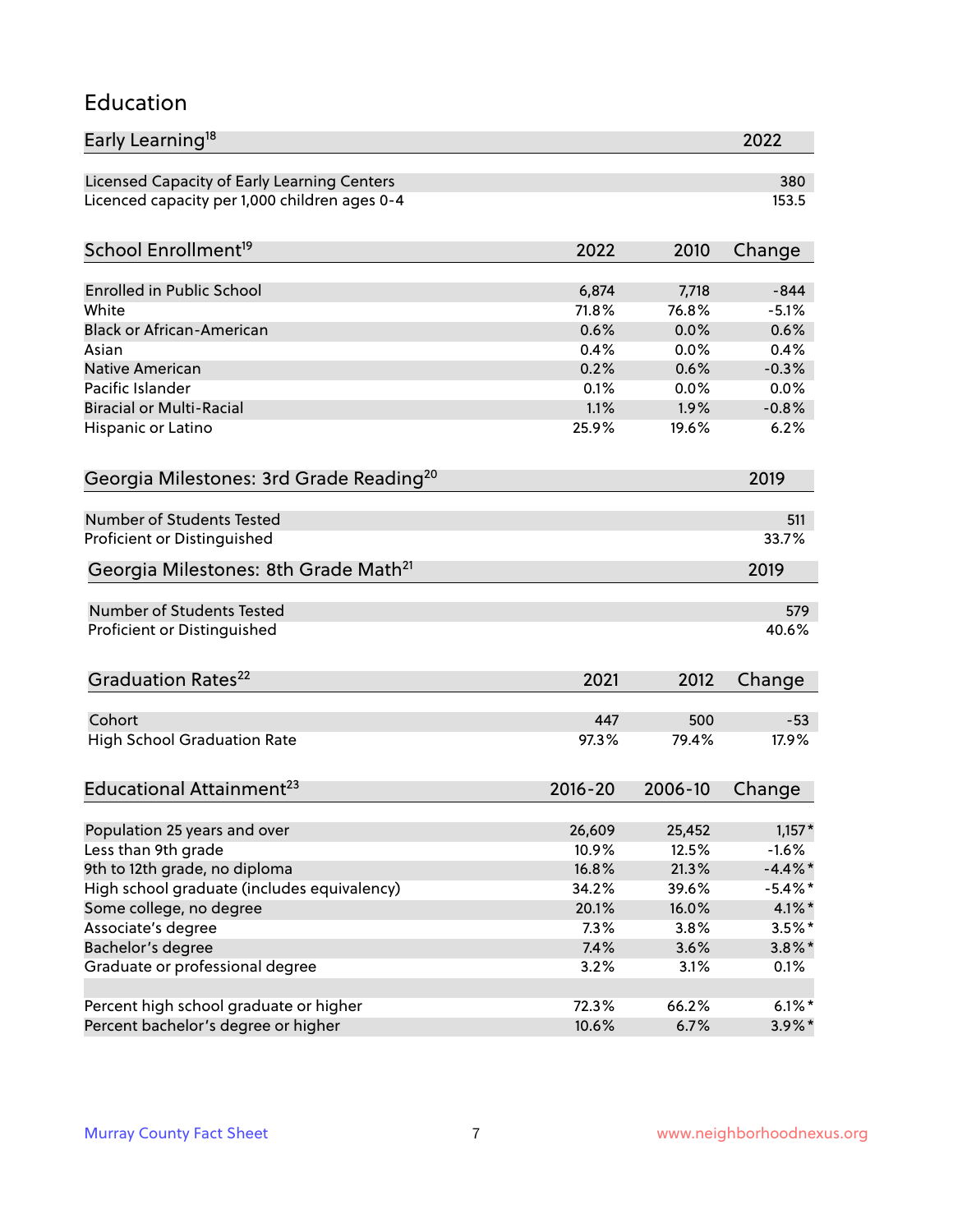#### Housing

| Households by Type <sup>24</sup>                     | 2016-20     | 2006-10 | Change    |
|------------------------------------------------------|-------------|---------|-----------|
|                                                      |             |         |           |
| <b>Total households</b>                              | 14,520      | 14,248  | 272       |
| Family households (families)                         | 75.3%       | 72.5%   | 2.9%      |
| With own children under 18 years                     | 30.0%       | 32.4%   | $-2.4%$   |
| Married-couple family                                | 58.3%       | 56.9%   | 1.4%      |
| With own children of the householder under 18 years  | 22.9%       | 24.6%   | $-1.7%$   |
| Male householder, no wife present, family            | 4.4%        | 4.3%    | 0.2%      |
| With own children of the householder under 18 years  | 1.6%        | 2.1%    | $-0.5%$   |
| Female householder, no husband present, family       | 12.6%       | 11.3%   | 1.3%      |
| With own children of the householder under 18 years  | 5.6%        | 5.7%    | $-0.2%$   |
| Nonfamily households                                 | 24.7%       | 27.5%   | $-2.9%$   |
| Householder living alone                             | 20.0%       | 22.9%   | $-2.9%$   |
| 65 years and over                                    | 10.2%       | 8.1%    | $2.0\%$ * |
|                                                      |             |         |           |
| Households with one or more people under 18 years    | 37.8%       | 37.7%   | 0.1%      |
| Households with one or more people 65 years and over | 29.8%       | 21.8%   | $8.0\%$ * |
|                                                      |             |         |           |
| Average household size                               | 2.72        | 2.80    | $-0.08$   |
| Average family size                                  | 3.08        | 3.33    | $-0.24*$  |
|                                                      |             |         |           |
| Housing Occupancy <sup>25</sup>                      | $2016 - 20$ | 2006-10 | Change    |
|                                                      |             |         |           |
| Total housing units                                  | 16,189      | 15,947  | $242*$    |
| Occupied housing units                               | 89.7%       | 89.3%   | 0.3%      |
| Vacant housing units                                 | 10.3%       | 10.7%   | $-0.3%$   |
|                                                      |             |         |           |
| Homeowner vacancy rate                               | 0.5         | 1.8     | $-1.3$    |
| Rental vacancy rate                                  | 6.7         | 14.0    | $-7.3*$   |
|                                                      |             |         |           |
| Units in Structure <sup>26</sup>                     | 2016-20     | 2006-10 |           |
|                                                      |             |         | Change    |
| Total housing units                                  | 16,189      | 15,947  | $242*$    |
| 1-unit, detached                                     | 58.3%       | 56.0%   | 2.3%      |
| 1-unit, attached                                     | 1.4%        | 0.6%    | $0.9\%$ * |
| 2 units                                              | 1.6%        | 1.9%    | $-0.3%$   |
| 3 or 4 units                                         | 2.5%        | 2.8%    | $-0.4%$   |
| 5 to 9 units                                         | 1.1%        | 1.3%    | $-0.2%$   |
| 10 to 19 units                                       | 0.5%        | 0.6%    | $-0.1%$   |
|                                                      |             |         |           |
| 20 or more units                                     | 1.6%        | 0.7%    | $0.9\%*$  |
| Mobile home                                          | 33.0%       | 35.9%   | $-2.9\%$  |
| Boat, RV, van, etc.                                  | 0.0%        | 0.3%    | $-0.2%$   |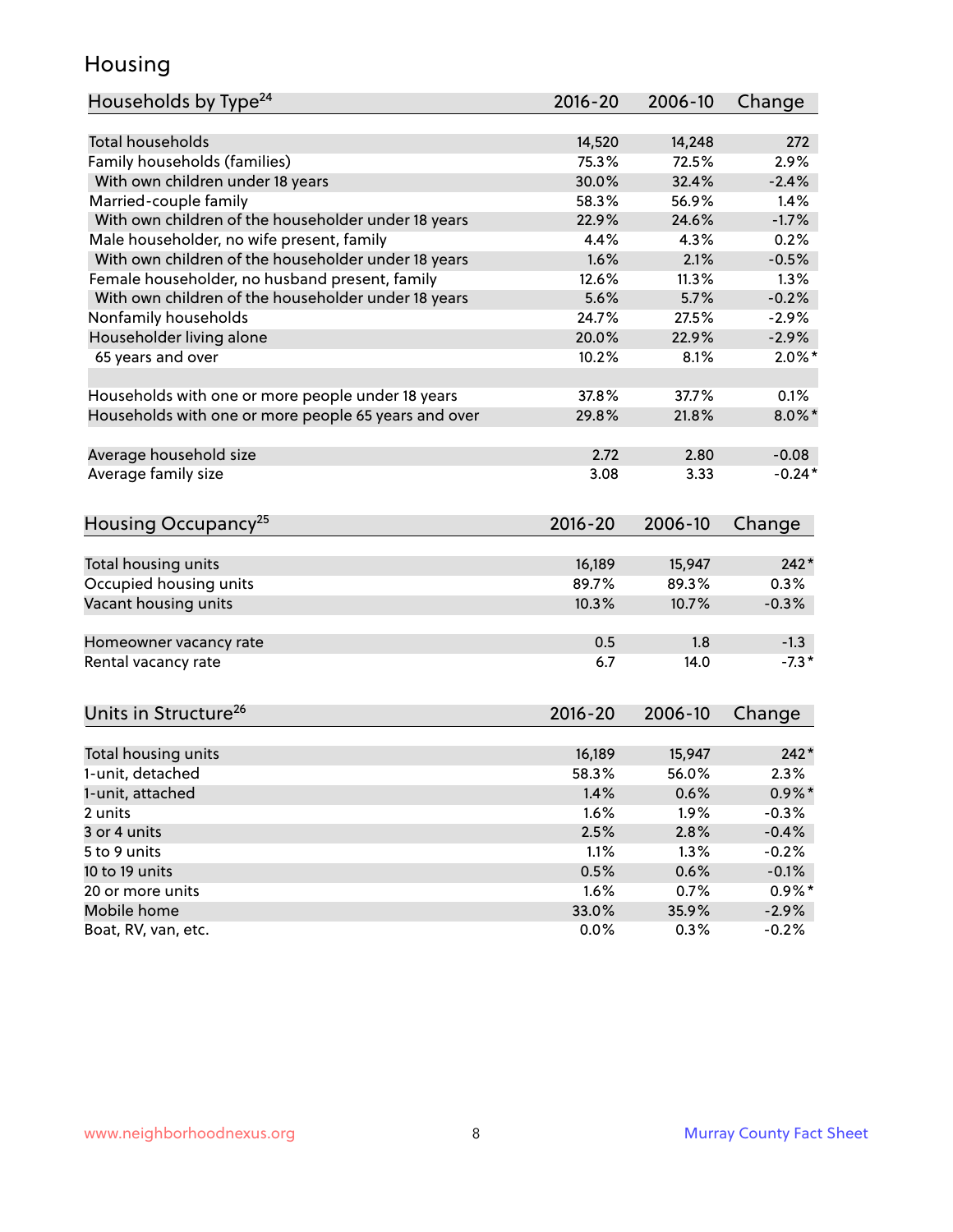### Housing, Continued...

| Year Structure Built <sup>27</sup>             | 2016-20     | 2006-10 | Change     |
|------------------------------------------------|-------------|---------|------------|
| Total housing units                            | 16,189      | 15,947  | $242*$     |
| Built 2014 or later                            | 2.4%        | (X)     | (X)        |
| Built 2010 to 2013                             | 1.8%        | (X)     | (X)        |
| Built 2000 to 2009                             | 18.4%       | 11.5%   | $6.9\%$ *  |
| Built 1990 to 1999                             | 28.4%       | 29.8%   | $-1.4%$    |
| Built 1980 to 1989                             | 18.7%       | 24.2%   | $-5.5%$ *  |
| Built 1970 to 1979                             | 15.3%       | 17.7%   | $-2.4%$    |
| Built 1960 to 1969                             | 5.3%        | 6.7%    | $-1.5%$    |
| Built 1950 to 1959                             | 3.6%        | 4.1%    | $-0.5%$    |
| Built 1940 to 1949                             | 2.7%        | 2.4%    | 0.3%       |
| Built 1939 or earlier                          | 3.3%        | 3.6%    | $-0.2%$    |
| Housing Tenure <sup>28</sup>                   | $2016 - 20$ | 2006-10 | Change     |
| Occupied housing units                         | 14,520      | 14,248  | 272        |
| Owner-occupied                                 | 70.4%       | 72.5%   | $-2.1%$    |
| Renter-occupied                                | 29.6%       | 27.5%   | 2.1%       |
|                                                |             |         |            |
| Average household size of owner-occupied unit  | 2.66        | 2.86    | $-0.20*$   |
| Average household size of renter-occupied unit | 2.88        | 2.66    | $0.22*$    |
| Residence 1 Year Ago <sup>29</sup>             | $2016 - 20$ | 2006-10 | Change     |
| Population 1 year and over                     | 39,214      | 39,391  | $-177$     |
| Same house                                     | 94.2%       | 89.0%   | $5.2\%$ *  |
| Different house in the U.S.                    | 5.8%        | 10.8%   | $-5.0\%$ * |
| Same county                                    | 3.6%        | 6.6%    | $-2.9%$    |
| Different county                               | 2.1%        | 4.2%    | $-2.1\%$ * |
| Same state                                     | 1.7%        | 3.1%    | $-1.4%$    |
| Different state                                | 0.4%        | 1.2%    | $-0.7%$    |
| Abroad                                         | 0.1%        | 0.2%    | $-0.1%$    |
| Value of Housing Unit <sup>30</sup>            | 2016-20     | 2006-10 | Change     |
|                                                |             |         |            |
| Owner-occupied units                           | 10,218      | 10,329  | $-111$     |
| Less than \$50,000                             | 16.8%       | 21.2%   | $-4.4%$    |
| \$50,000 to \$99,999                           | 25.9%       | 29.7%   | $-3.7%$    |
| \$100,000 to \$149,999                         | 21.1%       | 21.9%   | $-0.8%$    |
| \$150,000 to \$199,999                         | 15.8%       | 11.8%   | $4.1\%$ *  |
| \$200,000 to \$299,999                         | 12.1%       | 10.2%   | 2.0%       |
| \$300,000 to \$499,999                         | 7.0%        | 2.2%    | 4.8%*      |
| \$500,000 to \$999,999                         | 0.9%        | 2.6%    | $-1.7%$    |
| \$1,000,000 or more                            | 0.3%        | 0.5%    | $-0.1%$    |
| Median (dollars)                               | 122,100     | 98,300  | 23,800*    |
| Mortgage Status <sup>31</sup>                  | $2016 - 20$ | 2006-10 | Change     |
| Owner-occupied units                           | 10,218      | 10,329  | $-111$     |
| Housing units with a mortgage                  | 49.5%       | 53.5%   | $-4.1%$    |
| Housing units without a mortgage               | 50.5%       | 46.5%   | 4.1%       |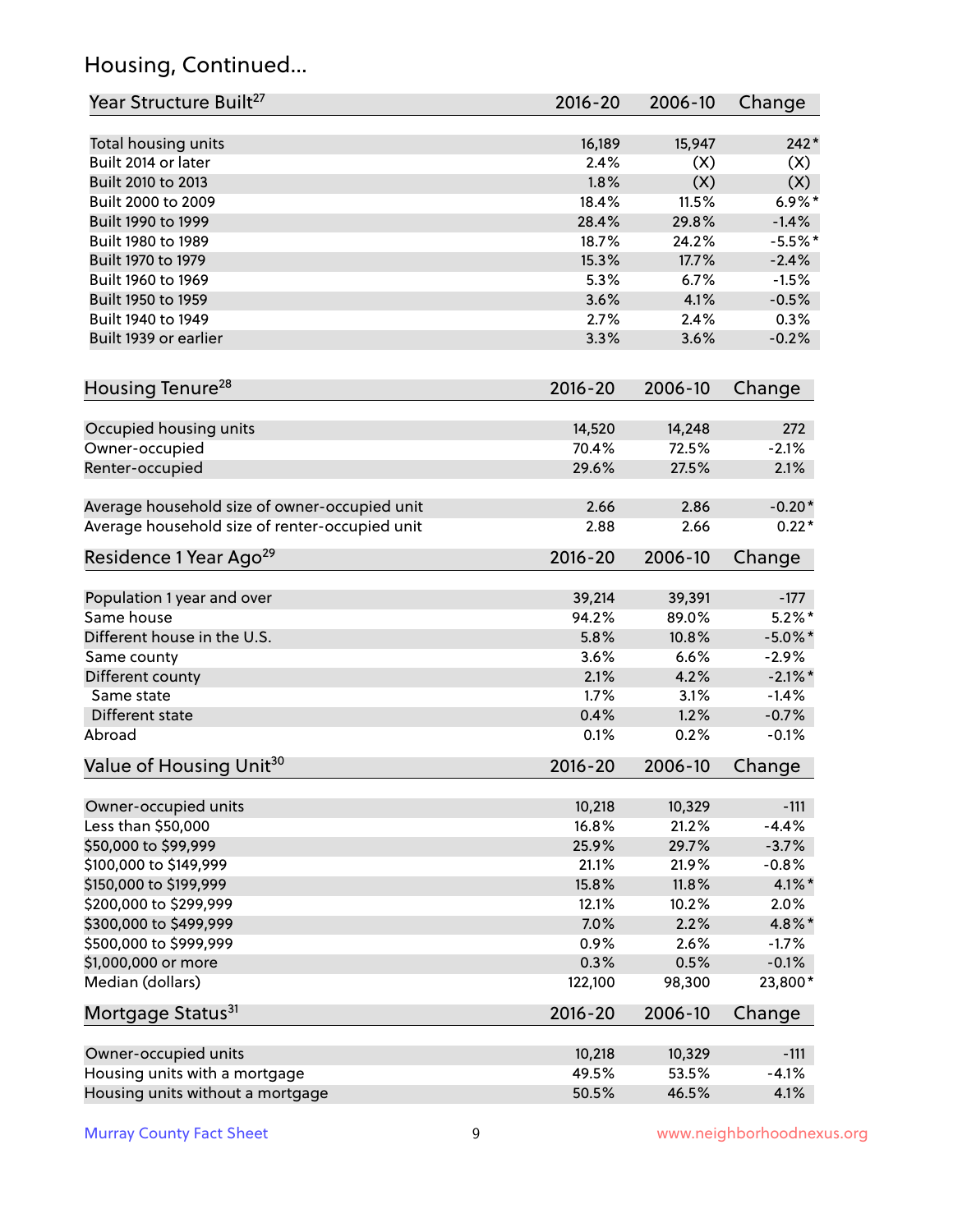### Housing, Continued...

| Selected Monthly Owner Costs <sup>32</sup>                                            | $2016 - 20$ | 2006-10 | Change     |
|---------------------------------------------------------------------------------------|-------------|---------|------------|
| Housing units with a mortgage                                                         | 5,053       | 5,531   | $-478$     |
| Less than \$300                                                                       | 0.0%        | 0.1%    | $-0.1%$    |
| \$300 to \$499                                                                        | 2.2%        | 5.5%    | $-3.3%$    |
| \$500 to \$999                                                                        | 47.8%       | 52.8%   | $-5.1%$    |
| \$1,000 to \$1,499                                                                    | 36.5%       | 27.8%   | 8.7%*      |
| \$1,500 to \$1,999                                                                    | 6.7%        | 9.9%    | $-3.2%$    |
| \$2,000 to \$2,999                                                                    | 4.7%        | 2.2%    | 2.4%       |
| \$3,000 or more                                                                       | 2.1%        | 1.6%    | 0.5%       |
| Median (dollars)                                                                      | 1,000       | 933     | $67*$      |
| Housing units without a mortgage                                                      | 5,165       | 4,798   | 367        |
| Less than \$150                                                                       | 5.6%        | 8.1%    | $-2.5%$    |
| \$150 to \$249                                                                        | 20.2%       | 29.5%   | $-9.4\%$ * |
| \$250 to \$349                                                                        | 25.6%       | 32.5%   | $-6.9%$    |
| \$350 to \$499                                                                        | 31.2%       | 19.4%   | $11.8\%$ * |
| \$500 to \$699                                                                        | 11.0%       | 7.3%    | 3.7%       |
| \$700 or more                                                                         | 6.5%        | 3.1%    | $3.3\%$ *  |
| Median (dollars)                                                                      | 345         | 288     | $57*$      |
| Selected Monthly Owner Costs as a Percentage of<br>Household Income <sup>33</sup>     | $2016 - 20$ | 2006-10 | Change     |
| Housing units with a mortgage (excluding units where<br>SMOCAPI cannot be computed)   | 5,037       | 5,524   | $-487$     |
| Less than 20.0 percent                                                                | 55.5%       | 45.6%   | $9.9\%*$   |
| 20.0 to 24.9 percent                                                                  | 18.1%       | 14.9%   | 3.2%       |
| 25.0 to 29.9 percent                                                                  | 6.7%        | 10.6%   | $-3.9\%$ * |
| 30.0 to 34.9 percent                                                                  | 4.6%        | 8.0%    | $-3.4\%$ * |
| 35.0 percent or more                                                                  | 15.1%       | 21.0%   | $-5.9%$    |
| Not computed                                                                          | 16          | 7       | 9          |
| Housing unit without a mortgage (excluding units where<br>SMOCAPI cannot be computed) | 5,081       | 4,722   | 359        |
| Less than 10.0 percent                                                                | 51.5%       | 49.6%   | 1.9%       |
| 10.0 to 14.9 percent                                                                  | 19.1%       | 15.7%   | 3.4%       |
| 15.0 to 19.9 percent                                                                  | 10.5%       | 9.6%    | 0.9%       |
| 20.0 to 24.9 percent                                                                  | 7.5%        | 9.4%    | $-1.9%$    |
| 25.0 to 29.9 percent                                                                  | 4.7%        | 2.9%    | 1.9%       |
| 30.0 to 34.9 percent                                                                  | 0.7%        | 4.3%    | $-3.5%$ *  |
| 35.0 percent or more                                                                  | 5.9%        | 8.6%    | $-2.7%$    |
| Not computed                                                                          | 84          | 76      | 8          |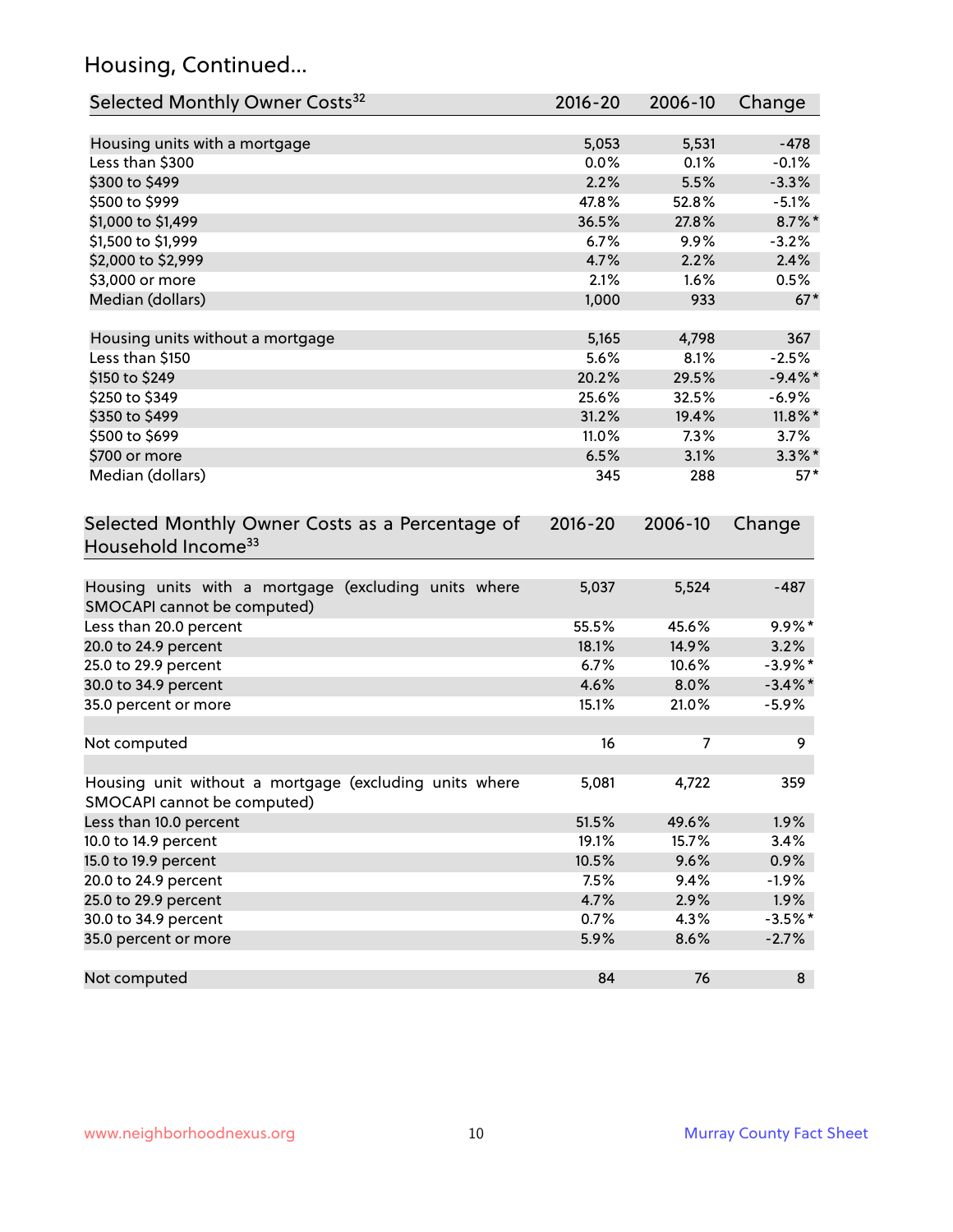### Housing, Continued...

| Gross Rent <sup>34</sup>                                                       | 2016-20     | 2006-10 | Change      |
|--------------------------------------------------------------------------------|-------------|---------|-------------|
|                                                                                |             |         |             |
| Occupied units paying rent                                                     | 4,014       | 3,409   | $605*$      |
| Less than \$200                                                                | 0.3%        | 0.4%    | $-0.1%$     |
| \$200 to \$499                                                                 | 17.0%       | 26.2%   | $-9.2%$     |
| \$500 to \$749                                                                 | 47.6%       | 48.9%   | $-1.2%$     |
| \$750 to \$999                                                                 | 23.1%       | 16.9%   | 6.2%        |
| \$1,000 to \$1,499                                                             | 11.5%       | 6.7%    | 4.8%        |
| \$1,500 to \$1,999                                                             | 0.4%        | 0.9%    | $-0.5%$     |
| \$2,000 or more                                                                | 0.0%        | 0.0%    | 0.0%        |
| Median (dollars)                                                               | 690         | 611     | $79*$       |
| No rent paid                                                                   | 288         | 510     | $-222$      |
| Gross Rent as a Percentage of Household Income <sup>35</sup>                   | $2016 - 20$ | 2006-10 | Change      |
| Occupied units paying rent (excluding units where GRAPI<br>cannot be computed) | 3,972       | 3,390   | 582         |
| Less than 15.0 percent                                                         | 28.9%       | 12.2%   | $16.7\%$ *  |
| 15.0 to 19.9 percent                                                           | 14.8%       | 10.9%   | 3.9%        |
| 20.0 to 24.9 percent                                                           | 9.6%        | 12.1%   | $-2.4%$     |
| 25.0 to 29.9 percent                                                           | 8.3%        | 19.3%   | $-11.0\%$ * |
| 30.0 to 34.9 percent                                                           | 8.9%        | 9.9%    | $-0.9%$     |
| 35.0 percent or more                                                           | 29.4%       | 35.7%   | $-6.3%$     |
| Not computed                                                                   | 330         | 529     | $-199$      |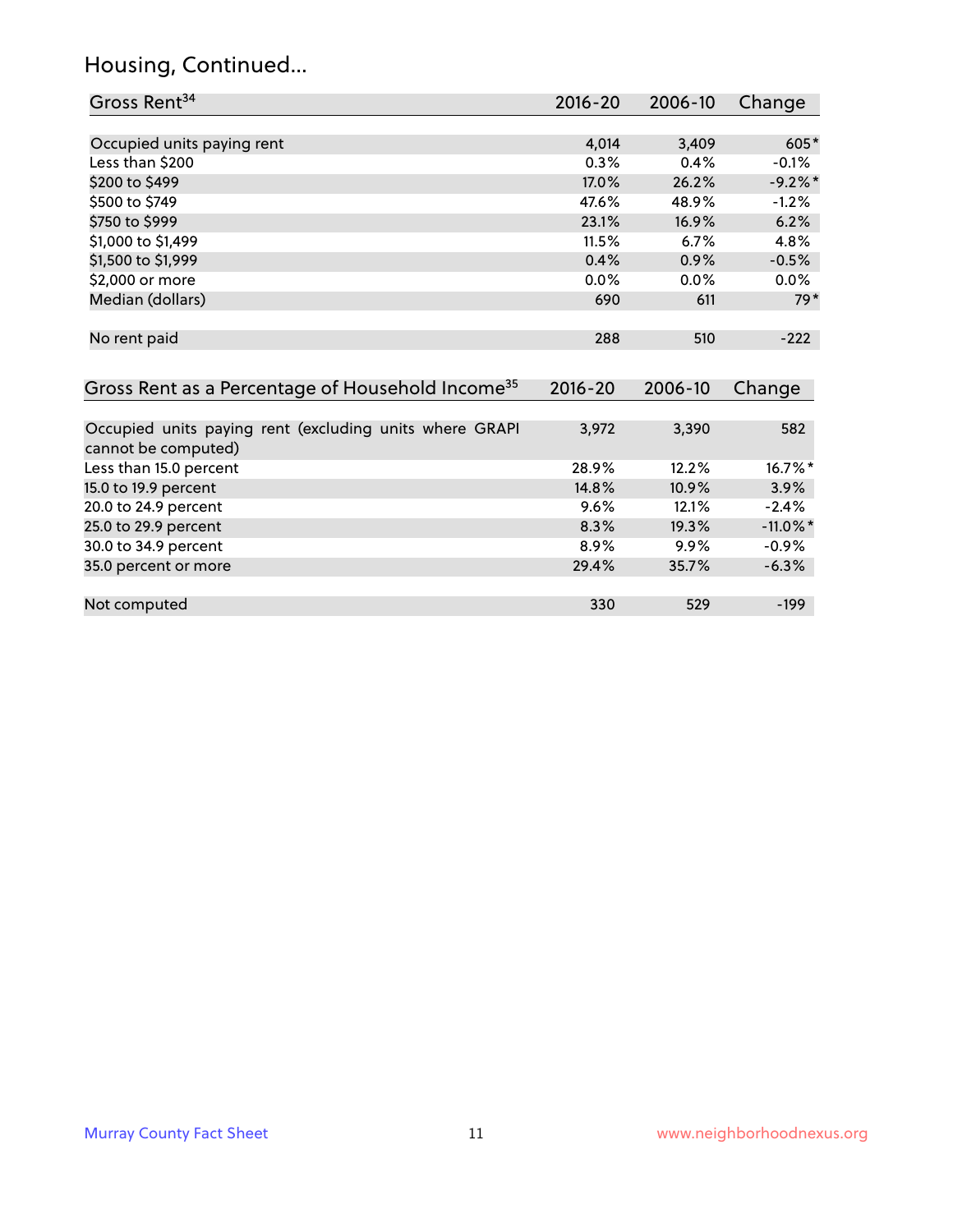### Community Involvement

| Voter Registration and Turnout <sup>36</sup> | 2020   |
|----------------------------------------------|--------|
|                                              |        |
| Active registered voters                     | 22.188 |
| Number voted in Presidential election        | 15,312 |
| Percent voted in Presidential election       | 69.0%  |

#### Transportation

| Commuting to Work <sup>37</sup>           | 2016-20     | 2006-10 | Change     |
|-------------------------------------------|-------------|---------|------------|
|                                           |             |         |            |
| Workers 16 years and over                 | 17,592      | 16,314  | $1,278*$   |
| Car, truck, or van - drove alone          | 86.9%       | 88.1%   | $-1.2%$    |
| Car, truck, or van - carpooled            | 9.0%        | 9.3%    | $-0.3%$    |
| Public transportation (excluding taxicab) | $0.0\%$     | 0.1%    | $-0.1%$    |
| Walked                                    | 0.5%        | 0.5%    | 0.1%       |
| Other means                               | 0.5%        | $1.1\%$ | $-0.6\%$   |
| Worked at home                            | 3.1%        | 0.9%    | $2.2\%$ *  |
|                                           |             |         |            |
| Mean travel time to work (minutes)        | 27.0        | 23.8    | $3.2*$     |
|                                           |             |         |            |
| Vehicles Available <sup>38</sup>          | $2016 - 20$ | 2006-10 | Change     |
|                                           |             |         |            |
| Occupied housing units                    | 14,520      | 14,248  | 272        |
| No vehicles available                     | 5.0%        | 4.3%    | $0.7\%$    |
| 1 vehicle available                       | 24.6%       | 44.0%   | $-19.4%$ * |
| 2 vehicles available                      | 38.5%       | 32.3%   | $6.2\%$ *  |
| 3 or more vehicles available              | 31.9%       | 19.3%   | $12.6\%$ * |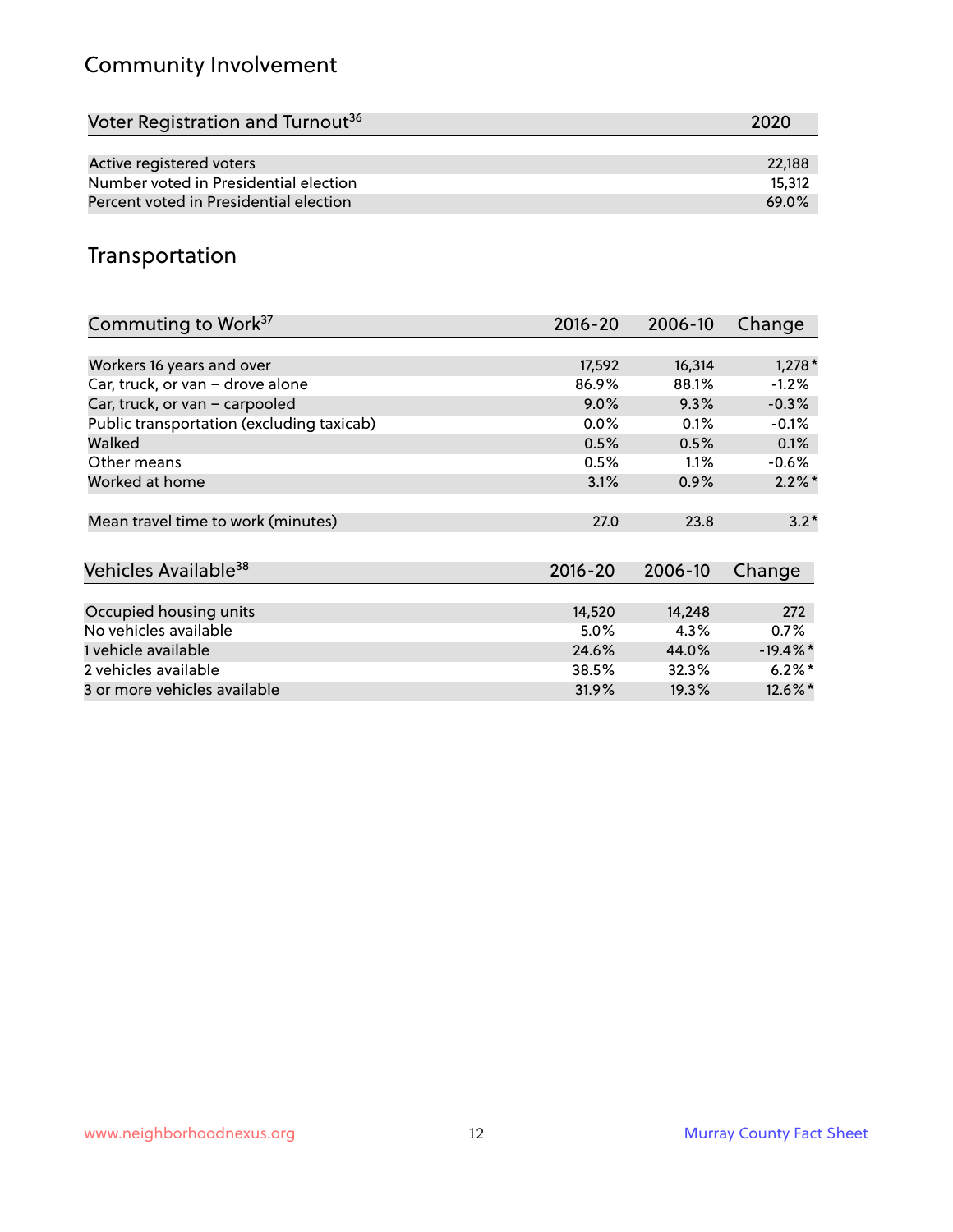#### Health

| Health Insurance coverage <sup>39</sup> | 2016-20 |
|-----------------------------------------|---------|
|-----------------------------------------|---------|

| Civilian Noninstitutionalized Population                | 39,547 |
|---------------------------------------------------------|--------|
| With health insurance coverage                          | 85.0%  |
| With private health insurance coverage                  | 57.5%  |
| With public health coverage                             | 36.0%  |
| No health insurance coverage                            | 15.0%  |
| Civilian Noninstitutionalized Population Under 19 years | 10,498 |
| No health insurance coverage                            | 7.3%   |
| Civilian Noninstitutionalized Population 19 to 64 years | 23,302 |
| In labor force:                                         | 17,663 |
| Employed:                                               | 16,505 |
| With health insurance coverage                          | 81.2%  |
| With private health insurance coverage                  | 33.9%  |
| With public coverage                                    | 4.4%   |
| No health insurance coverage                            | 18.8%  |
| Unemployed:                                             | 1,158  |
| With health insurance coverage                          | 47.5%  |
| With private health insurance coverage                  | 33.9%  |
| With public coverage                                    | 14.2%  |
| No health insurance coverage                            | 52.5%  |
| Not in labor force:                                     | 5,639  |
| With health insurance coverage                          | 74.6%  |
| With private health insurance coverage                  | 38.2%  |
| With public coverage                                    | 41.0%  |
| No health insurance coverage                            | 25.4%  |

# **Health Factors Most Recent** And The Control of the Control of The Control of The Control of The Control of The Control of The Control of The Control of The Control of The Control of The Control of The Control of The Contr

| Premature Death (YPLL before age 75 per 100,000 population, age-adjusted) <sup>40</sup> | 9,851.4 |
|-----------------------------------------------------------------------------------------|---------|
| Average number of Physically Unhealthy Days <sup>41</sup>                               | 5.2     |
| Average number of Mentally Unhealthy Days <sup>42</sup>                                 | 5.7     |
| Low Birthweight Births <sup>43</sup>                                                    | 8.5%    |
| Diabetes Prevalence <sup>44</sup>                                                       | 12.2%   |
| HIV Prevalence (per 100,000 population) <sup>45</sup>                                   | 117.3   |
| Rate, Deduplicated ER Visits for Asthma, Ages 0-17 <sup>46</sup>                        | 290.8   |